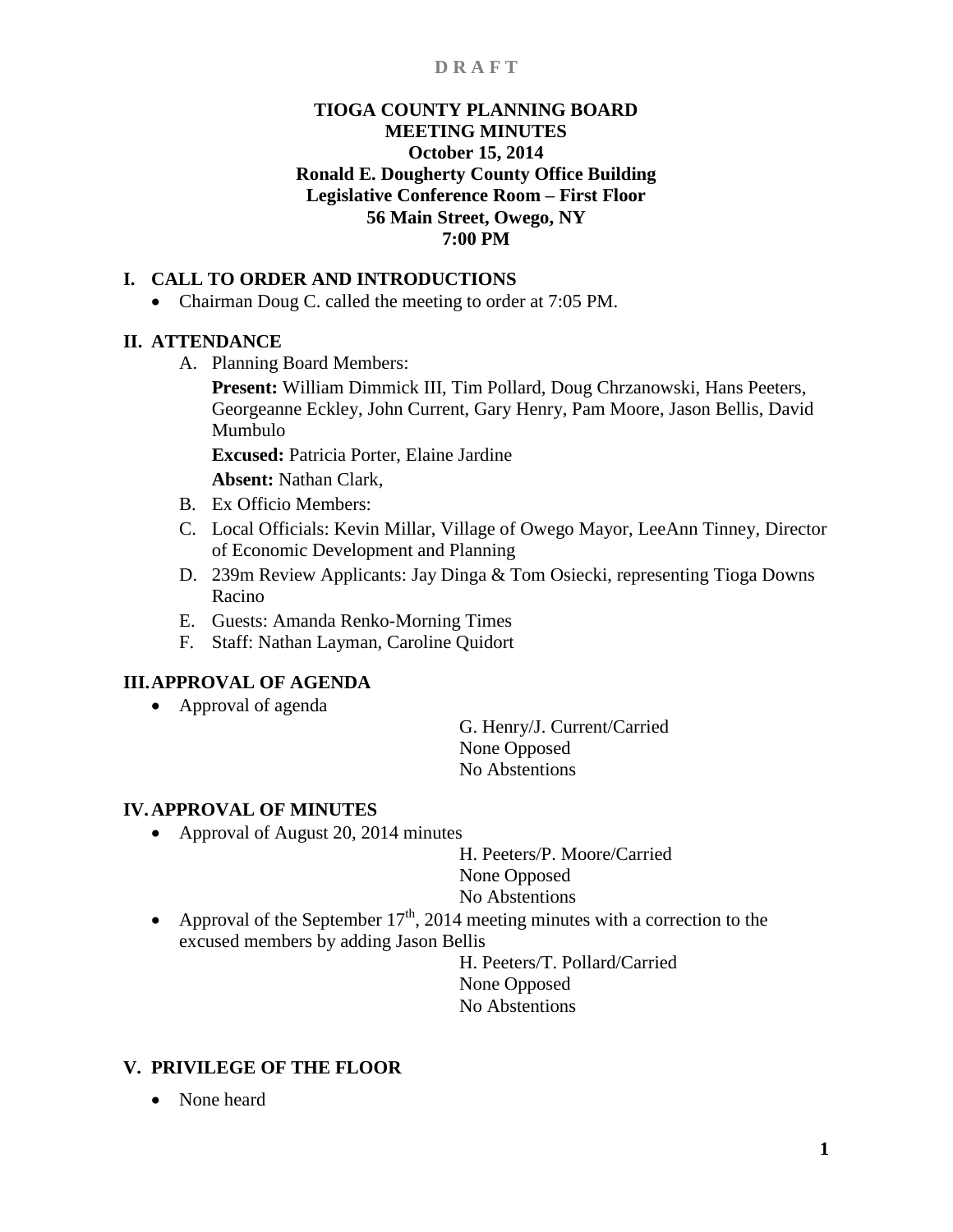#### **VI.CORRESPONDENCE**

Folder passed around.

# **VII. NEW BUSINESS**

## **A. 239 Reviews**

## **1. County Case 2014-020: Village of Owego, Zoning Amendment, Local Law 3 & 4**

The applicant is requesting to amend the Definition section and OP (Office Park) District section of the code. A definition for Care Home does not currently exist nor are similar uses defined or permitted in any district. The applicant is also proposing to subject all permitted uses in the OP district to site plan Review.

**Amendment #1:** Proposed amendment to Local Law No. 3 adding a Care Home definition to the Definitions section of the Village of Owego's local Zoning Code. No Definition for Care Home currently exists.

**Q: H. Peeters-** Are the clients who will be living at this Care Home all self-directive? **A: Caroline-** I believe so.

**H. Peeters-** That means that they know what they need to do in case they need to be taken care of.

**A: Caroline-** Yes, it does not specifically say that but if you read further in the definition it states that it "shall exclude hospitals, clinics, mental health facilities, and similar institutions devoted primarily to the diagnosis and/or treatment of disease or injury…"

**A: LeeAnn-** Skilled nursing type facility.

**A: Caroline-** So people will not be committed to this facility.

**Q: D. Mumbulo-** So it's not the same to a family care home?

**Q: H. Peeters-** not like Riverview and that type of deal?

**A: LeeAnn-** More like a skilled nursing facility.

**Q: H. Peeters-** So that needs to be approved by State Health?

**A: LeeAnn-** You know more about that then I do.

**A: H. Peeters-** That's why I am asking the Question. If there is going to be a nursing home site then it will need to get approval from the State Health Department.

**Q: G. Henry**- By limiting it to three people doesn't that keep it under the requirement?

**A**: **H Peeters-** That's why I was looking at the number. Certain numbers require that you don't need to have a license. Three or more puts it in that category.

**Q: LeeAnn-** Is that the certification that we talked about being certified?

**A: H. Peeters**- Ya you have to be certified by the state.

**Amendment #2:** Proposed amendment to Local Law No. 3 adding Care Homes to the Permitted Uses section within an OP District.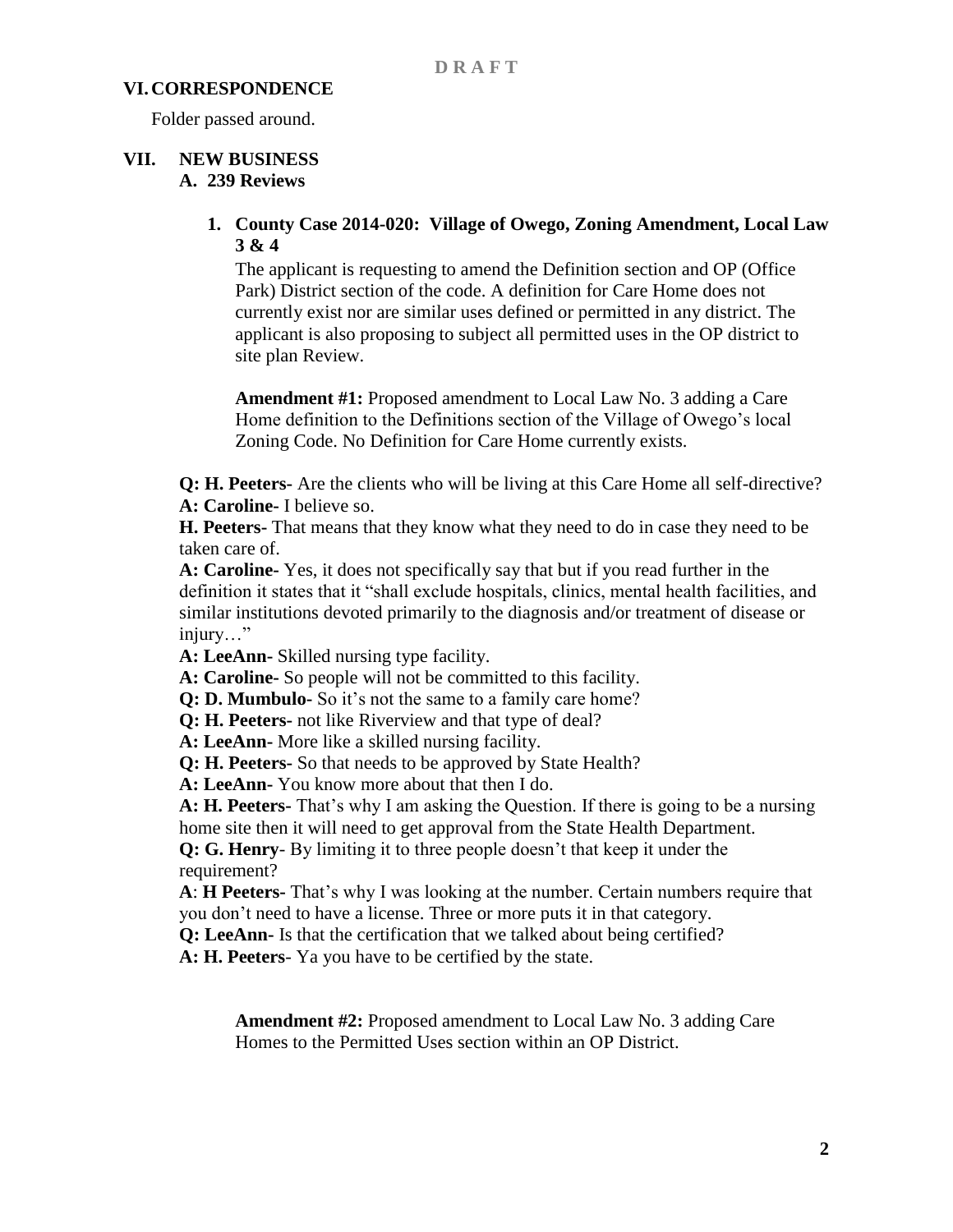**Amendment #1:** Proposed amendment to Local Law No. 4 adding Article XIIA (OP Permitted Uses) to the Site Plan Review section of the village of Owego's Zoning Code.

**Q: J. Current-** And this is restricted to the office park?

**A: Caroline-** Correct it is only allowed within this district.

**A: Kevin Millar-** The site plan review law went into effect before the office park law went in and it was not added at that time and it really should have been.

**Q: D. Mumbulo-** So the people that are going to be residing in the care home are not people that they wanted to main stream out into the communities. This is different from what I am hearing?

**A: Caroline-** It is a residence it is allowing a use that could meet a variety of other definitions it could be nursing home it could be a resting home, a home for prenatal care, and convalescent home, but it is on a smaller scale.

**A: G. Eckley-** It says it excludes mental health facility so does that answer your question?

**A: D. Mumbulo-** Yeah, because I was just thinking if it is an office park and they want them main streamed into the community to be living next door to neighbors and people then it doesn't make sense to be in an office park.

**A: Caroline-** If you look at the permitted uses then you see that office park is a broad term.

**Q: G. Henry-** Do we have a zoning map to see what office park covers?

**A: Caroline-** I do not have that, it was not provided to me. All uses permitted in the R4 district are permitted in the OP district, so there are residential uses permitted in that area so they are not only going to be living next to a bank. There is a potential to have residential units and typically more multi-family housing located in that area.

**A: LeeAnn-** The concept for that site is a mixed use park, so it can be any combination of things. It just so happens we have some interest from a nursing home type facility and for us to locate it at the site right now it will not be permissible. For the site in general it is a mixed use concept and it could be a number of things that might go there depending on how we fit it together. It is not just intended for office space or light industrial the thought is that we will have housing there as well.

**Q: G. Henry-** I'm just curious why you wouldn't allow something like this in a residential area, why is it just limited to an office park area if it is limited to the number of people you are saying?

**A: Caroline-** It is three or more people, so it could be 10 or 100.

**Q: D. Mumbulo-** What if someone has a home that they have 5 people they are caring for in a residential neighborhood. Would they not be allowed to do that?

**A: G. Henry-** They would have to get a variance.

**A: Caroline-** If they are already there and preexisting then they are ok. If they are a new business that comes in then they would have to locate to the OP District or they will need to get a use variance.

**Q: D. Mumbulo-** So if they wanted to work with Broome Developmental or something like that and have 5 people residing in their home from there, that are supposed to be mainstreamed into the community. They are going to have to be restricted to Office Park?

**A: Caroline-** Or they will need to get a variance, or it depends on how the code enforcement agent interprets that type of use. It is up to the local jurisdiction to make that interpretation of what that use is. If he or she interprets that it is a nursing home or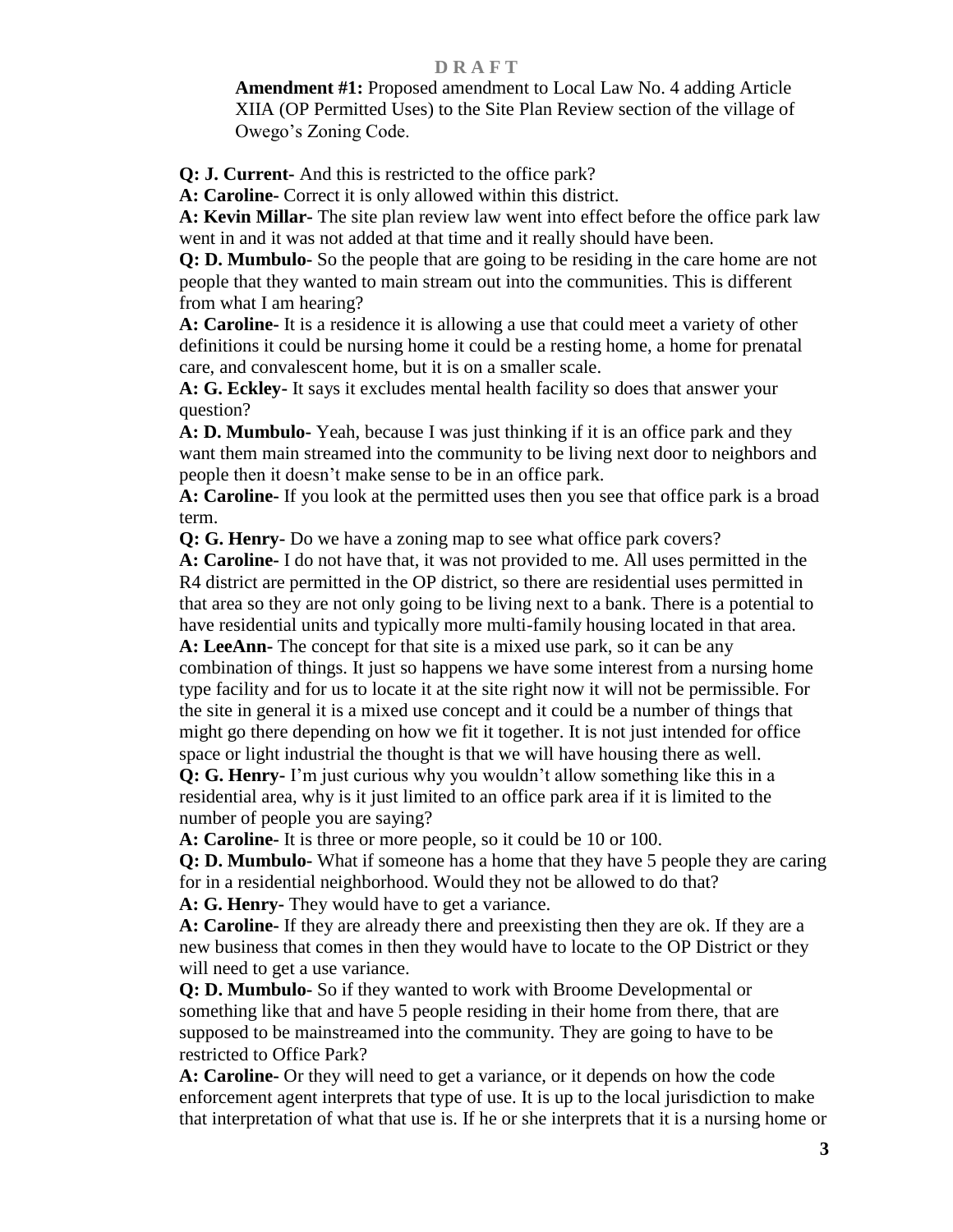nursing home like facility and it fits under the Care Home definition then, yes they would only be a permitted use within the OP district. They would be able to apply for a use variance.

**Q: G Henry-** Does any of the other residential districts contain multifamily housing like apartment complexes? And why wouldn't this facility be allowed there? **A: Kevin Millar-** Actually I hesitated to mention it but they would be able to live there. We have a residential support services building and those facilities can go into any zoning. If you remember Candle Light was on the end of East Main Street and was allowed there regardless of what the zoning was there.

**A: H. Peeters-** Yeah you cannot exclude them from a residential section.

**Q: D. Mumbulo-** So this change would not affect them or any new ones?

**A: H. Peeters-** That is correct.

**Staff Comments:** The Care Home use definition does not currently exist in the Village's zoning code. Uses included in the proposed Care Home definition are not defined or permitted in the current code. The OP (Office Park) District allows for a variety of uses including residential, business and professional offices, outpatient medical services, research and development, telemarketing, and computer software development and television and radio stations. The proposed Care Home use is of a similar nature to the residential and outpatient medical services currently allowed in the OP District. Defining the use and adding it to the list of permitted uses allows the defined use to be located in a district.

The amendment to the zoning code to subject all permitted uses with the OP District to site plan review allows for a great level of review of proposed projects in that district. It provides the Planning Board with a set of procedures and standards to utilize so that site plans are reviewed in a complete and consistent manner.

**Recommendation:** After thorough consideration of the above, Staff advises the County Planning Board recommend *APPROVAL of the Zoning Amendments.*

**With no further discussion, motion to recommend approval of the Proposed Zoning and Local Law Amendments:**

| W. Dimmick III/H. Peeters/ Carried |                                        |
|------------------------------------|----------------------------------------|
| Yes                                | 9                                      |
| No.                                | $\bullet$                              |
|                                    | <b>Abstention</b> 1- Georgeanne Eckley |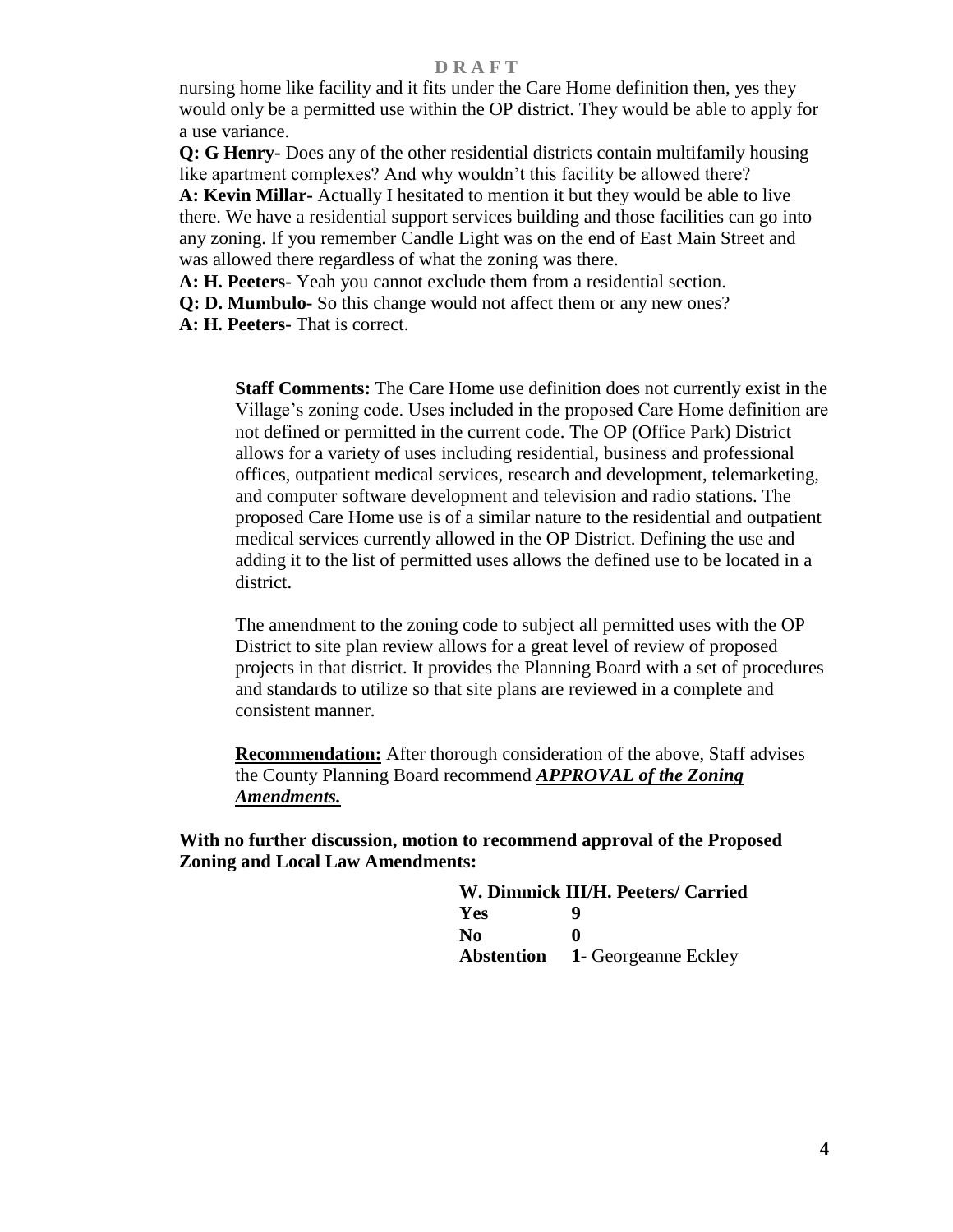## **2. County Case 2014-022: Town of Nichols, Area Variance, Tioga Downs Racino**

The applicant is requesting an area variance to grant relief from the Town of Nichols building sign regulations for wall signs to erect two (2) 49'-4" x 19' 4" (953.8SF/each) banner signs on the exterior of the south facing wall of the parking garage. The proposed signs will be "copy change" signs in such that the visual message may be periodically changed. The proposed signs will be 19' 4" in height and cover a portion of the upper two decks.

The proposed signs will utilize a wall mount tension frame system to be mounted to the concrete walls with stainless steel screw anchors. The tension frame projects 1" from the attached support structure.

This project is located within 500 feet of a right-of-way of State Route 17

**Staff Comments:** Tioga Downs is a unique piece of property. The scale of the establishment is greater than the typical business establishment. As such, it is not unexpected that the associated signage would need to be of a larger scale. However, the proposed variance requested is substantial. The town of Nichols zoning code permits a maximum area of 400 square feet of area per sign. The applicant is proposing 2 signs, each of 953 square feet of rea per sign. The applicant is proposing 2 signs, each of 953 square feet which is an approximate 130% increase of the maximum area permitted.

Additionally, NYS Department of Transportation has regulations regarding the size of the signs within a certain distance of a state right-of-way. This project is scheduled to be reviewed by the NYS DOT Site Plan Review Committee on Thursday, October  $16^{th}$ .

**Recommendation:** After thorough consideration of the above, Staff advises the County Planning Board recommend *DISAPPROVAL of the Area Variance.*

**Jason Bellis** Recused himself in order to represent Tioga Downs Racino.

 **Caroline:** DOT does not need to have a meeting to review this sign because it is being classified as an onsite sign as long as the signage is related to Tioga Downs.

**Q: G. Eckley**- So its different from a billboard?

**A: Jason Bellis**- The definition is, on premise or off premise for signs and if it's an off premise it falls under the Highway beautification act.

 **Q: J. Current**- Are the signs illuminated?

**A: Jason Bellis** – Yes they have LED lights that back light the canvas signs.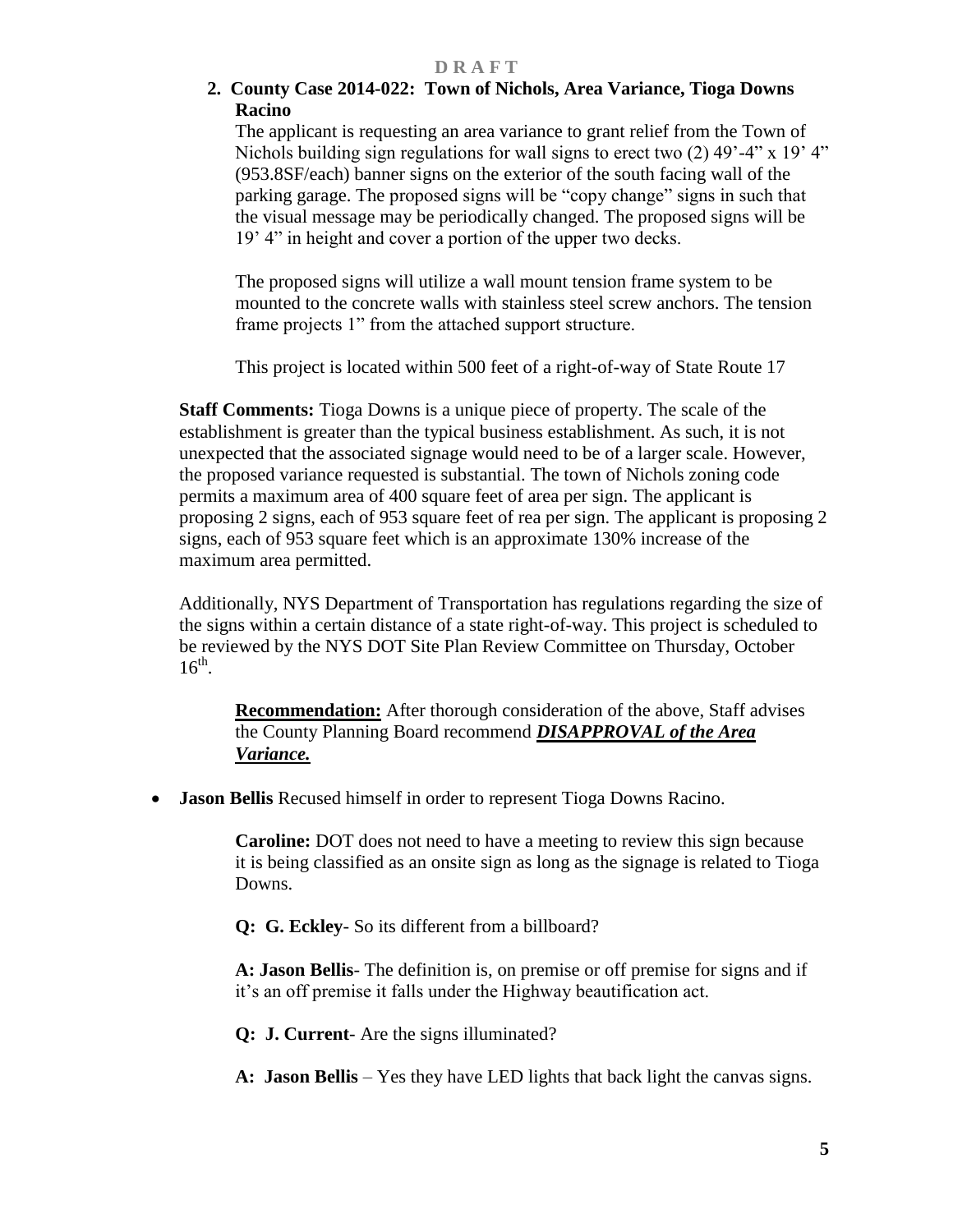**Q: D. Chrzanowski**- So the variance that is being asked for is only for the banner signs and can't be turned into LED jumbo trons or anything else like that?"

**A: J. Bellis** – No, Copy change signs is the area variance request, which will be changed for each event.

 **Q: D. Chrzanowski** – Does the town of Nichols restriction say anything about putting 400 square foot banners around this building everywhere?

**A: C. Quidort** – There is not a limit to the amount of signs.

 **Q: D. Chrzanowski** – If they were under 400 sq ft then I could put 20 of these copy change banners up?

**A: J. Bellis** - Correct

**A: C. Quidort**- Just to clarify the town of Nichols' code states that the maximum area of wall sign graphics can be one square foot for every linear foot of building frontage occupied by the enterprise on which the sign is placed.

 **Q: G. Eckley**- So it does constitute a limit and is not unlimited?

**A: C. Quidort** – There is no limit on the number of signs one entity can have there is a limit on the square footage.

 **D. Chrzanowski** – What I was getting to was, if they split the signs in half and they fall under the variance because they will be under 400 sqft each, this in my opinion would be foolish especially with the technology they are try to use just to be able to wiggle around the code for the same results.

**G. Henry** – The other thing I would like to point out is the building itself is an advertisement. When they came in front of us to do the building, they were requesting a height variance twice the allotted height. For this reason the building itself is a sign.

 **Q: D. Chrzanowski** – So if they did want to change this to some electronic device then they would still have to come back?

**A: C. Quidort** – Correct that would not be permitted and they would need to put in another application for a variance.

 **Q: D. Chrzanowski** – These signs will change per event structure?

**A: J. Bellis**- Yes

 **Q: P. Moore**- Did the DOT committee meeting happen today?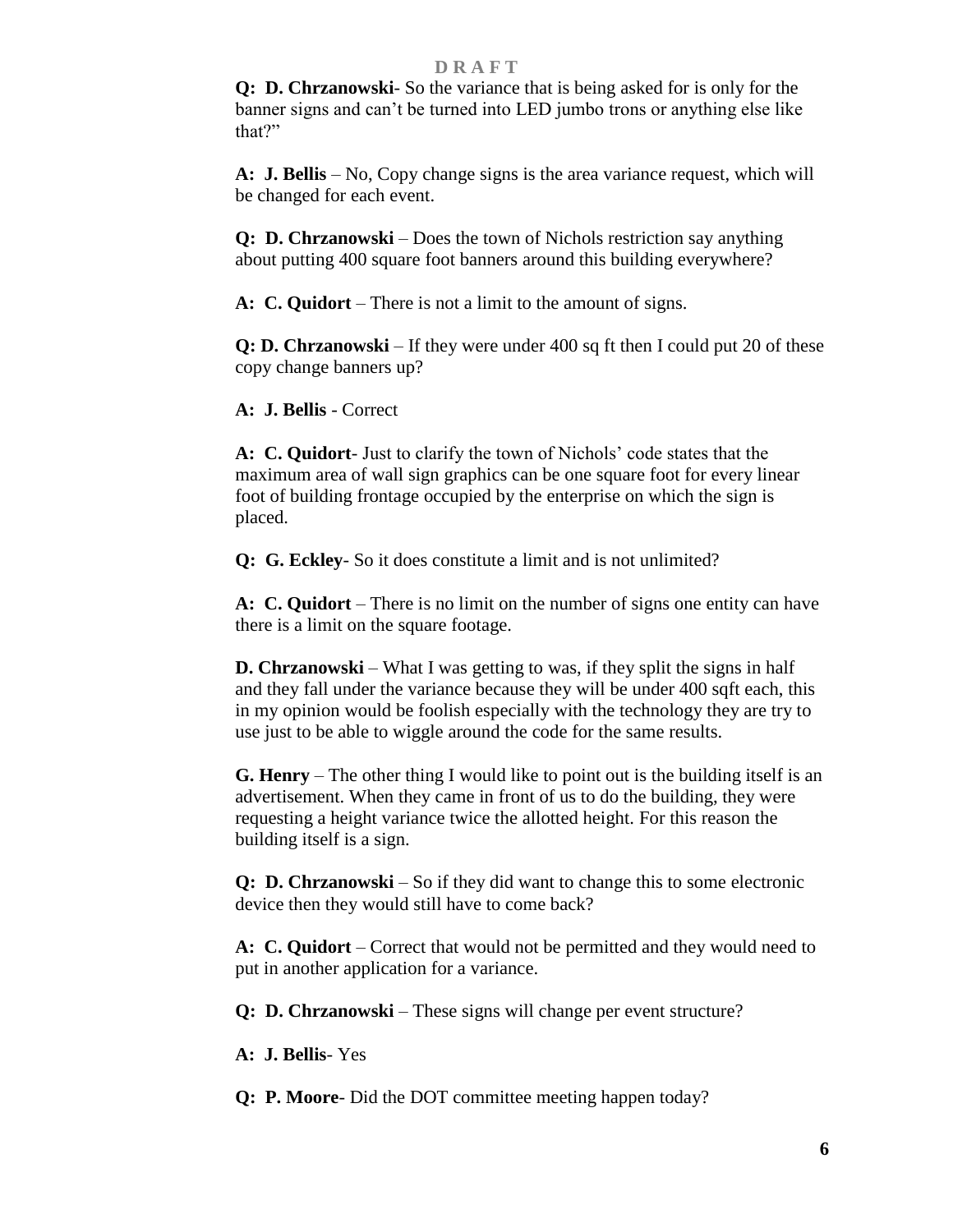**A: J. Bellis** – The meeting is tomorrow and after talking to Chris this afternoon I believe it's still on the agenda for the site plan review.

 **Q: D. Mumbulo-** Do you still need DOT approval?

**A: J. Bellis** – They are going to be issuing a letter based on the review of the situation. In my conversation with Chris it was stated that if the owner is going to advertise on premise for the enterprise located on site then they have no say in the matter.

**A: C. Quidort** – For the record we are speaking of Chris Kline from the regional DOT office**.**

**With no further discussion, motion to not accept staff recommendations and approve the sign area variance.** 

| G. Henry/ J. Current/ Carried |                                   |  |
|-------------------------------|-----------------------------------|--|
| Yes                           | Q                                 |  |
| No.                           | 0                                 |  |
|                               | <b>Abstention</b> 1- Jason Bellis |  |

#### **VIII. REPORTS**

A. Local Bits and Pieces

- 1. Town of Candor G. Henry
	- Jason Bellis attended the Southern Tier East Regional Planning Board meeting and thought this would be a good time to share what is happening in the region. At the last meeting they talked about their ARC (Appalachian Regional Commission) and the project priority ranking.
		- The highest priority is the Last Mile Broad Band Initiative out in Schoharie County funding request is \$73,000 Southern Tier East regional planning development board is the project sponsor.
		- There is a careers opportunities in rural education at the Milford Central School district in Otsego County for funding requests for under \$25,000. They are doing some sustainable model out there and they implemented a small portion of that model and this project is to expand that.
		- The Newman Technology Center work force development project in Delaware County is through the greater Roxbury learning initiative corporation. It is basically an E Center and is a technology training center geared towards adults and youth.
		- Southern Tier Community Reuse center start up, Finger Lakes reuse, Broome Cortland and Tioga. Tompkins County already has this program and they are looking to expand into other counties. This is another sustainable model where they destruct homes and then re-sell or recycle all the materials. It's basically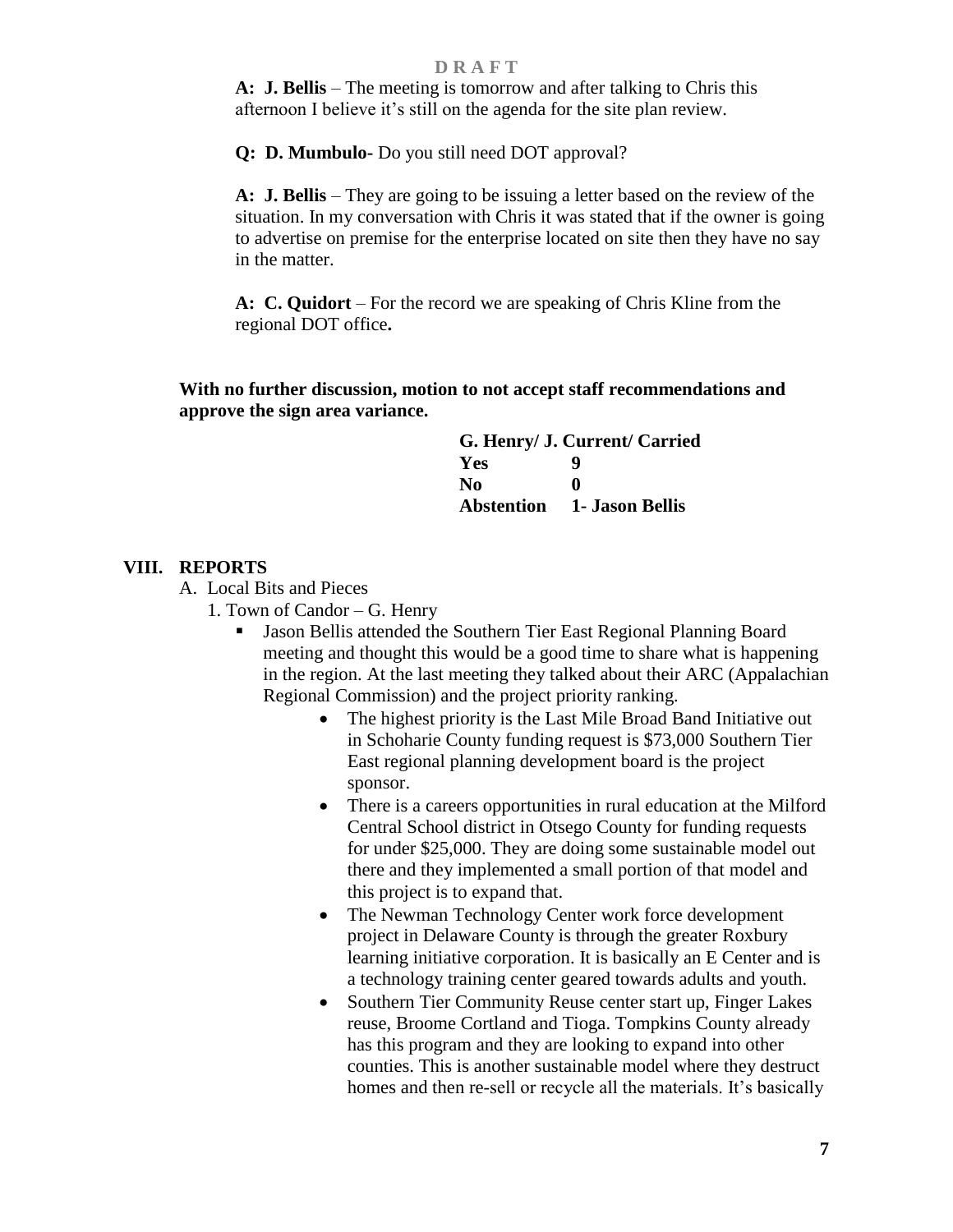like a retail store and the money goes to feet on the ground in those counties.

- Work Force Development Training to support local Bioenergy use and infrastructure through the NY Farm Viability Institute and would serve Allegany, Broome, Delaware, Schoharie, Steuben, and Tompkins counties. Funding request is just over \$92,000.
- The Value Added Production, Marketing and Distribution Assistance Program for Southern Tier East farm businesses located at SUNY Cobleskill, counties served will be Chenango, Delaware, Schoharie, and Otsego. What they do is build a retail store on or off campus and connect with local farms and learn how to get the local agricultural products to market.
- 2. Town of Nichols P. Porter
	- Not in attendance.
- 3. Town of Berkshire T. Pollard
	- We have a new code enforcement officer from the village of Newark Valley.
- 4. Town of Tioga D. Chrzanowski
	- All the paper work for the site plan review is finished and there is a board meeting scheduled for Nov.  $7<sup>th</sup>$  which the planning board will be in attendance in order to finalize everything.
- 5. Village of Waverly W. Dimmick III
	- No Report
- 6. Village of Owego G. Eckley
	- No Report
- 7. Town of Newark Valley H. Peeters
	- Newark Valley is having some problems with its sign code and although it's up to the Board to decide if we will be looking at I believe we will be looking at it soon.
- 8. Town of Richford vacant
- 9. Town of Owego J. Current
	- Budget Time
- 10. Town of Barton D. Mumbulo
	- Unfortunately our code enforcer passed away, until a replacement is found the town supervisor is filling in.
- 11. Spencer N. Clark
	- Not in attendance